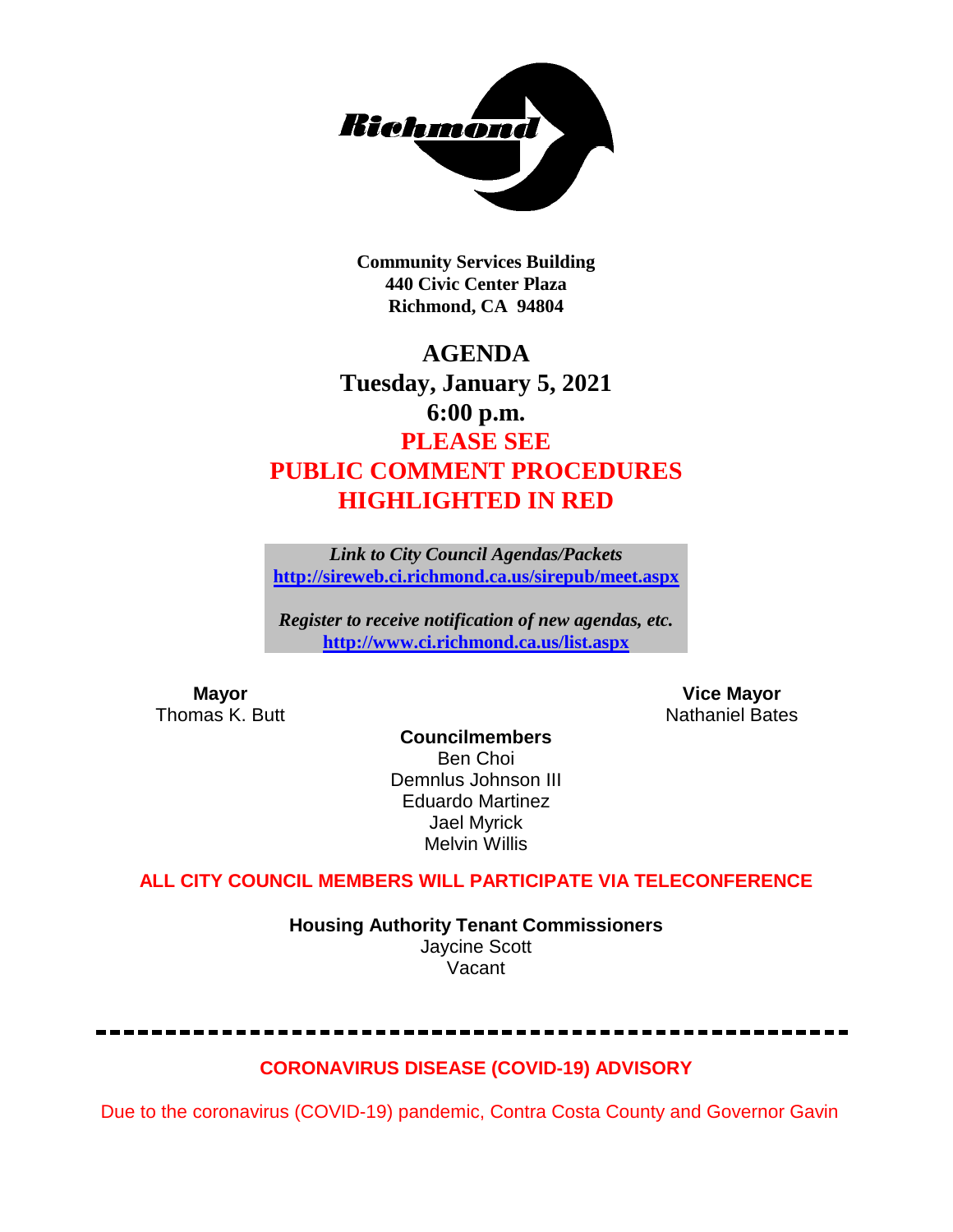Newsom have issued multiple orders requiring sheltering in place, social distancing, and reduction of person-to-person contact. Accordingly, Governor Gavin Newsom has issued executive orders that allow cities to hold public meetings via teleconferencing. Both **<https://www.coronavirus.cchealth.org/>** and

**<http://www.ci.richmond.ca.us/3914/Richmond-Coronavirus-Info>** provide updated coronavirus information.

DUE TO THE SHELTER IN PLACE ORDERS, attendance at the City of Richmond City Council meeting will be limited to Council members, essential City of Richmond staff, and members of the news media. Public comment will be confined to items appearing on the agenda and will be limited to the methods provided below. Consistent with Executive Order N-29-20, this meeting will utilize teleconferencing only. The following provides information on how the public can participate in this meeting.

#### **How to watch the meeting from home:**

- 1. KCRT Comcast Channel 28 or AT&T Uverse Channel 99
- 2. Livestream online at<http://www.ci.richmond.ca.us/3178/KCRT-Live>

#### **Public comment may be submitted by mail, email and/or Zoom video conference in the manner that follows; provided that no member of the public may submit more than one verbal comment per agenda item.**

- **1.** Via mail received by 1:00 p.m. the day of the meeting, sent to 450 Civic Center Plaza, 3rd Floor, Office of the Clerk, Richmond, CA 94804.
- **2.** Via email to [cityclerkdept@ci.richmond.ca.us](mailto:cityclerkdept@ci.richmond.ca.us) by 1:00 p.m. the day of the meeting.

Emails *MUST* contain in the subject line 1) public comments – Open Session prior to Closed Session; 2) public comments – Open Forum; or 3) public comments agenda item #\_\_ [include the agenda item number]. All such email will be posted on-line and emailed to the City Council before the meeting is called to order. The Clerk will prepare summaries of all such email and the summaries will be read into the record. **No individual email will be read into the record, only the summaries**. Due to the high volume of emails received, emails that do not contain the correct identifying information in the subject line may be overlooked and may not become part of the record. **Email received after 1:00 p.m. will not be summarized nor read into the record. Email received after 1:00 p.m. will, however, be posted on-line following the meeting as part of the supplemental materials attached to the meeting minutes.**

**3.** Via Zoom by video conference or by phone using the following link/call-in numbers – for Open Session and City Council:

**Please click the link below to join the webinar: [https://zoom.us/j/99312205643?pwd=MDdqNnRmS2k4ZkRTOWhlUldQOUF1Z](https://zoom.us/j/99312205643?pwd=MDdqNnRmS2k4ZkRTOWhlUldQOUF1Zz09) [z09](https://zoom.us/j/99312205643?pwd=MDdqNnRmS2k4ZkRTOWhlUldQOUF1Zz09) Passcode: ccmeeting**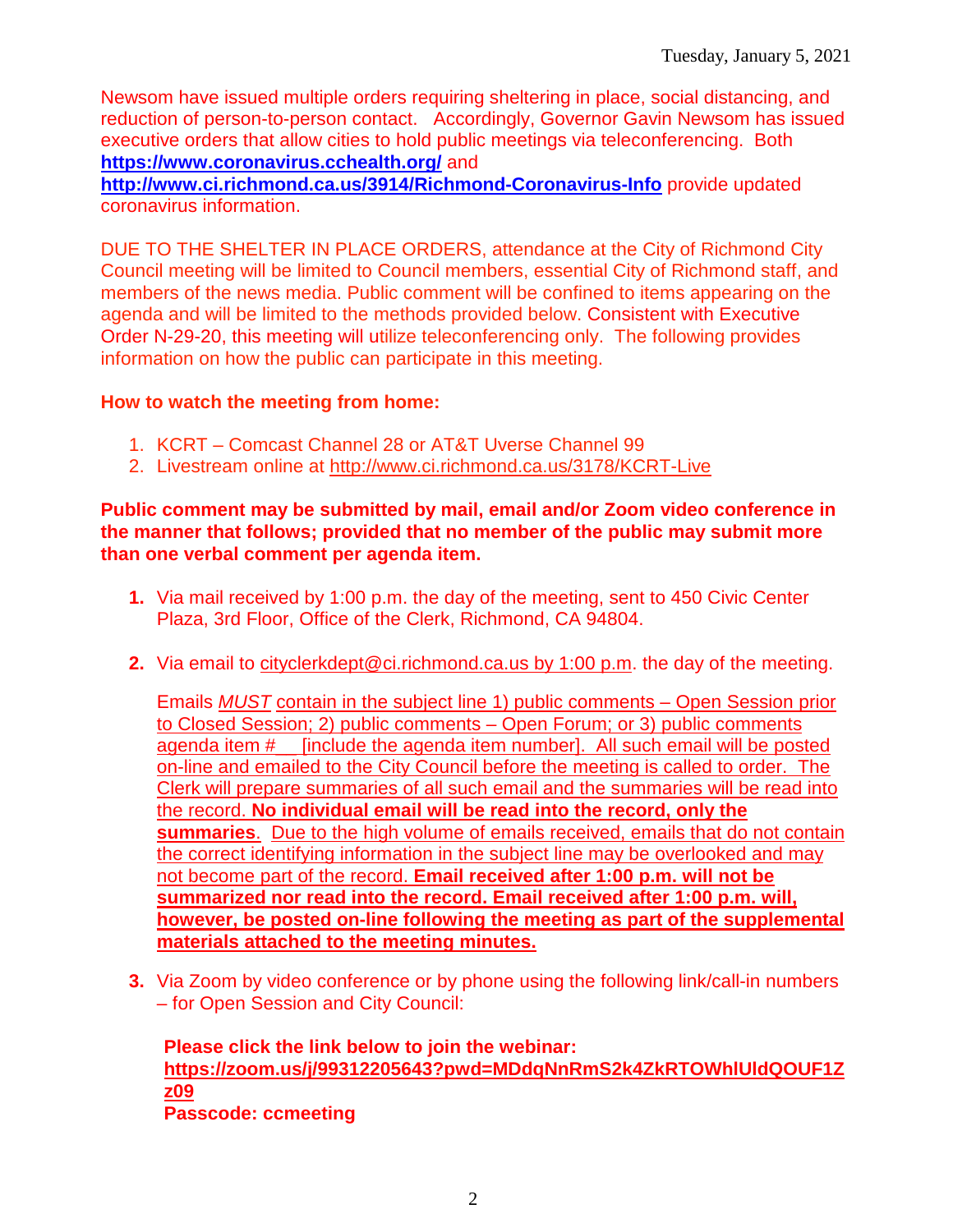**Or iPhone one-tap:**

**US: +16699006833,,99312205643# or +13462487799,,99312205643# Or Telephone:**

**Dial (for higher quality, dial a number based on your current location): US: +1 669 900 6833 or +1 346 248 7799 or +1 253 215 8782 or +1 312 626 6799 or +1 929 205 6099 or +1 301 715 8592 Webinar ID: 993 1220 5643**

International numbers available:<https://zoom.us/u/aehrwCgISx>

a. To comment by video conference, click on the Participants button at the bottom of your screen and select the "**Raise Your Hand**" button to request to speak when Public Comment is being asked for. Speakers will be called upon in the order they select the "Raise Your Hand" feature. When called upon, you will be unmuted. After the allotted time, you will then be re-muted. \*\*

b. To comment by phone, you will be prompted to "Raise Your Hand" by pressing "**\*9**" to request to speak when Public Comment is asked for. When called upon, you will be unmuted. After the allotted time, you will then be re-muted. Instructions of how to raise your hand by phone are available at: [https://support.zoom.us/hc/en-us/articles/201362663 -Joining-a-meeting-by](https://support.zoom.us/hc/en-us/articles/201362663)[phone.](https://support.zoom.us/hc/en-us/articles/201362663) \*\*

\*\*The clerk will announce the item number and ask individuals who would like to address the Council to raise their hand. After the clerk reads the item into the record, the request to speak period on the item will be closed.

#### *The City cannot guarantee that its network and/or the site will be uninterrupted. To ensure that the City Council receives your comments, you are strongly encouraged to submit your comments in writing in advance of the meeting.*

#### **Record of public comments:**

Public comments will be considered a public record, put into the official meeting record. Public comments will be available after the meeting as supplemental materials and will be posted as an attachment to the meeting minutes when the minutes are posted: [http://www.ci.richmond.ca.us/Archive.aspx?AMID=31.](http://www.ci.richmond.ca.us/Archive.aspx?AMID=31)

#### **Procedures for Removing Consent Calendar Items from the Consent Calendar**

Councilmembers and members of the public who wish to remove an item from the consent calendar must comply with the following procedures in order to remove an item from the consent calendar:

1. Telephone or email a City staff member who has knowledge of the subject matter by 2:00 p.m. on the day of meeting. Any staff member shown as an author of the agenda report for the particular item has knowledge of the subject matter and may be called.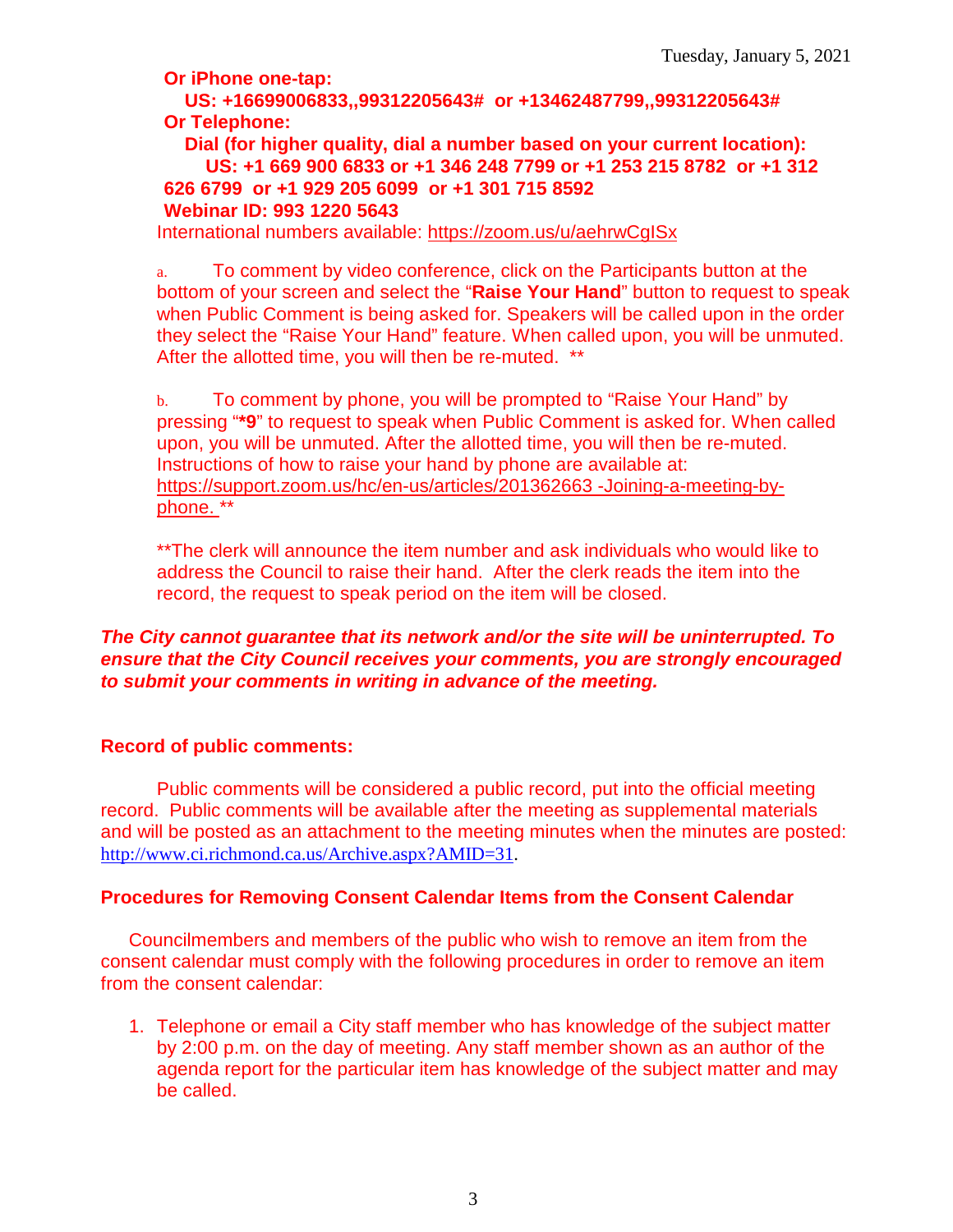2. Inform the City Clerk's Office by email at [cityclerkdept@ci.richmond.ca.us](mailto:cityclerkdept@ci.richmond.ca.us) or by phone at 510-620-6513, ext. 9, by 3:00 p.m. that they discussed the matter with staff with knowledge of the subject matter and that such Councilmember or member of the public, nonetheless, desires the item to be removed from the consent calendar for discussion.

Staff will be informed by the City Clerk's Office as soon as reasonably practicable after notice of the request to remove the item from the consent calendar. Staff may attend the meeting remotely.

#### **Accessibility for Individuals with Disabilities**

Upon request, the City will provide for written agenda materials in appropriate alternative formats, or disability-related modification or accommodation, including auxiliary aids or services and sign language interpreters, to enable individuals with disabilities to participate in and provide comments at/related to public meetings. Please submit a request, including your name, phone number and/or email address, and a description of the modification, accommodation, auxiliary aid, service or alternative format requested at least two days before the meeting. Requests should be emailed to [cityclerkdept@ci.richmond.ca.us](mailto:cityclerkdept@ci.richmond.ca.us) or submitted by phone at 510-620-6513, ext. 9, or 510-620-6509. Requests made by mail to City Clerk's Office, City Council meeting, 450 Civic Center Plaza, Richmond, CA 94804 must be received at least two days before the meeting. Requests will be granted whenever possible and resolved in favor of accessibility.

#### **Effect of Advisory on In-person public participation**

During the pendency of the Executive Order N-29-20, the language in this Advisory portion of the agenda supersedes any language below in the meeting procedures contemplating inperson public comment.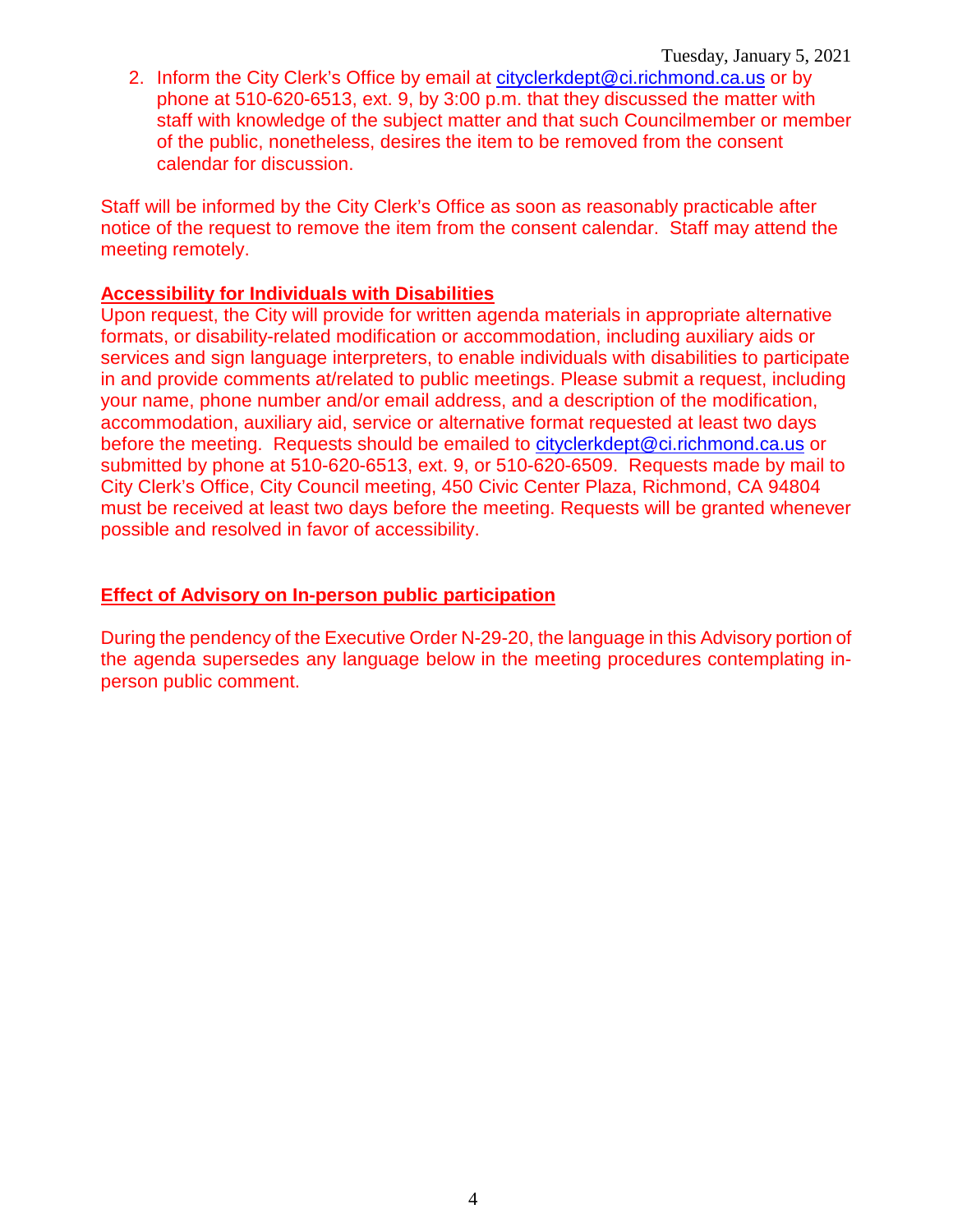# **MEETING PROCEDURES**

The City of Richmond encourages community participation at its City Council meetings and has established procedures that are intended to accommodate public input in a timely and time-sensitive way. As a courtesy to all members of the public who wish to participate in City Council meetings, please observe the following procedures:

**PUBLIC COMMENT ON AGENDA ITEMS:** Anyone who desires to address the City Council on items appearing on the agenda must complete and file a pink speaker's card with the City Clerk **prior** to the City Council's consideration of the item. Once the City Clerk has announced the item, no person shall be permitted to speak on the item other than those persons who have submitted their names to the City Clerk. Your name will be called when the item is announced for discussion. **Each speaker will be allowed up to TWO (2) MINUTES to address the City Council on NON-PUBLIC HEARING items listed on the agenda. Speakers are allowed up to THREE (3) minutes on PUBLIC HEARING items.**

**CONSENT CALENDAR:** Consent Calendar items are considered routine and will be enacted, approved or adopted by one motion unless a request for removal for discussion or explanation is received from the audience or the City Council. A member of the audience requesting to remove an item from the consent calendar that is sponsored by City staff must first complete a speaker's card and discuss the item with a City staff person who has knowledge of the subject material **prior** to filing the card with the City Clerk and **prior** to the City Council's consideration of Agenda Review. Councilmembers who request to remove an item from the consent calendar must do so during Agenda Review. An item removed from the Consent Calendar may be placed anywhere on the agenda following the City Council's agenda review.

**CONDUCT AT MEETINGS:** Richmond City Council meetings are limited public forums during which the City strives to provide an open, safe atmosphere and promote robust public debate. Members of the public, however, must comply with state law, as well as the City's laws and procedures and may not actually disrupt the orderly conduct of these meetings. The public, for example, may not shout or use amplifying devices, must submit comment cards and speak during their allotted time, may not create a physical disturbance, may not speak on matters unrelated to issues within the jurisdiction of the City Council or the agenda item at hand, and may not cause immediate threats to public safety.

**CITY HARASSMENT POLICY:** The City invites public comment and critique about its operations, including comment about the performance of its public officials and employees, at the public meetings of the City Council and boards and commissions. However, discriminatory or harassing comments about or in the presence of City employees, even comments by third parties, may create a hostile work environment, if severe or pervasive. The City prohibits harassment against an applicant, employee, or contractor on the basis of race, religious creed, color, national origin, ancestry, physical disability, medical condition, mental disability, marital status, sex (including pregnancy, childbirth, and related medical conditions), sexual orientation, gender identity, age or veteran status, or any other characteristic protected by federal, state or local law. In order to acknowledge the public's right to comment on City operations at public meetings, which could include comments that violate the City's harassment policy if such comments do not cause an actual disruption under the Council Rules and Procedures, while taking reasonable steps to protect City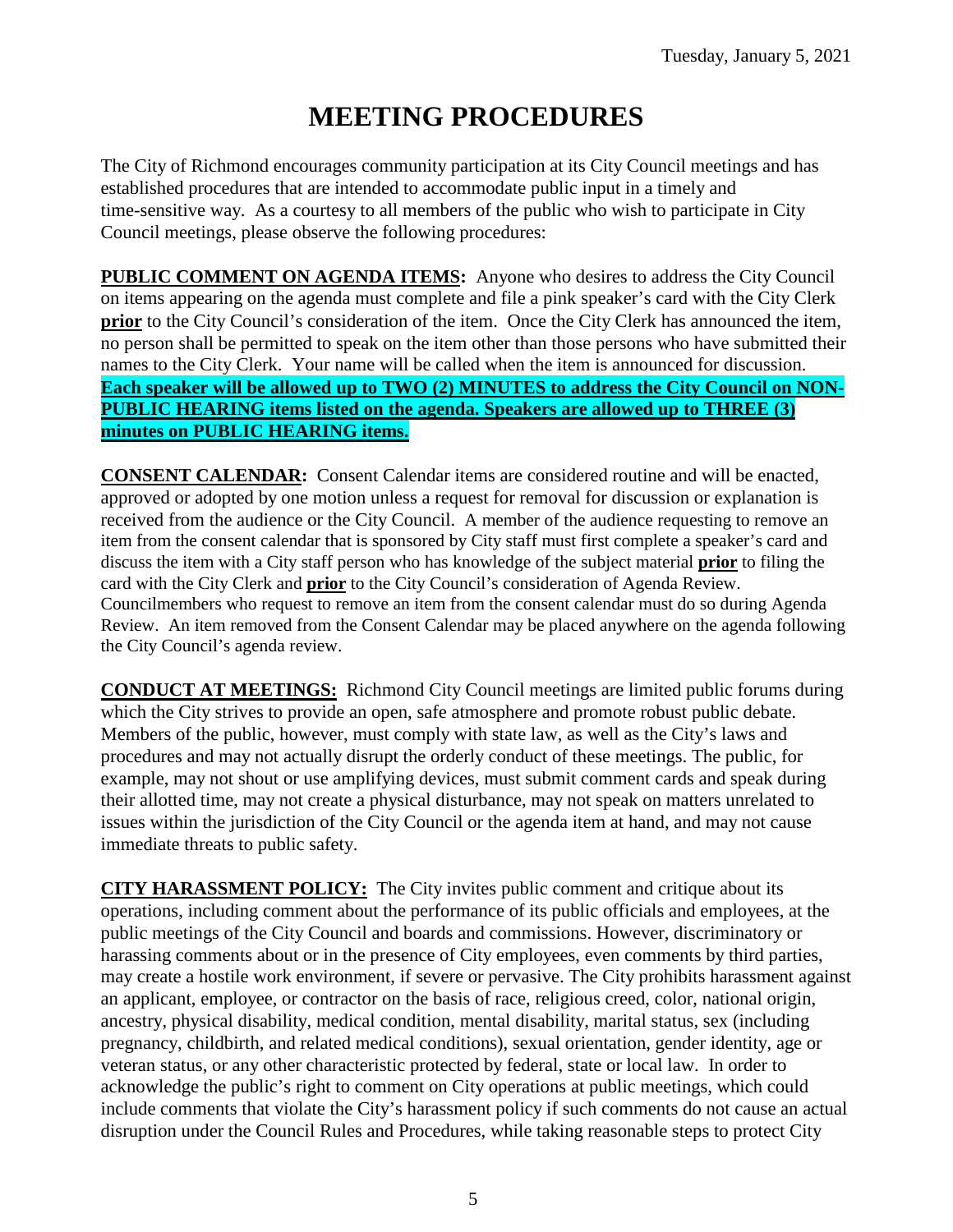employees from discrimination and harassment, City Boards and Commissions shall adhere to the following procedures. If any person makes a harassing remark at a public meeting that violates the above City policy prohibiting harassment, the presiding officer of the meeting may, at the conclusion of the speaker's remarks and allotted time: (a) remind the public that the City's Policy Regarding Harassment of its Employees is contained in the written posted agenda; and (b) state that comments in violation of City policy are not condoned by the City and will play no role in City decisions. If any person makes a harassing remark at a public meeting that violates the above City policy, any City employee in the room who is offended by remarks violating the City's policy is excused from attendance at the meeting. No City employee is compelled to remain in attendance where it appears likely that speakers will make further harassing comments. If an employee leaves a City meeting for this reason, the presiding officer may send a designee to notify any offended employee who has left the meeting when those comments are likely concluded so that the employee may return to the meeting. The presiding officer may remind an employee or any council or board or commission member that he or she may leave the meeting if a remark violating the City's harassment policy is made. These procedures supplement the Council Rules and Procedures relating to disruption of orderly conduct at Council meetings.

Any law enforcement officer on duty or whose service is commanded by the presiding officer shall be Sergeant-at-Arms of the Council meetings. He/she, or they, shall carry out all orders and instructions given by the presiding officer for the purpose of maintaining order and decorum at the Council meetings (City Council Rules of Procedure and Order Section III F, RMC Section  $2.12.030$ ).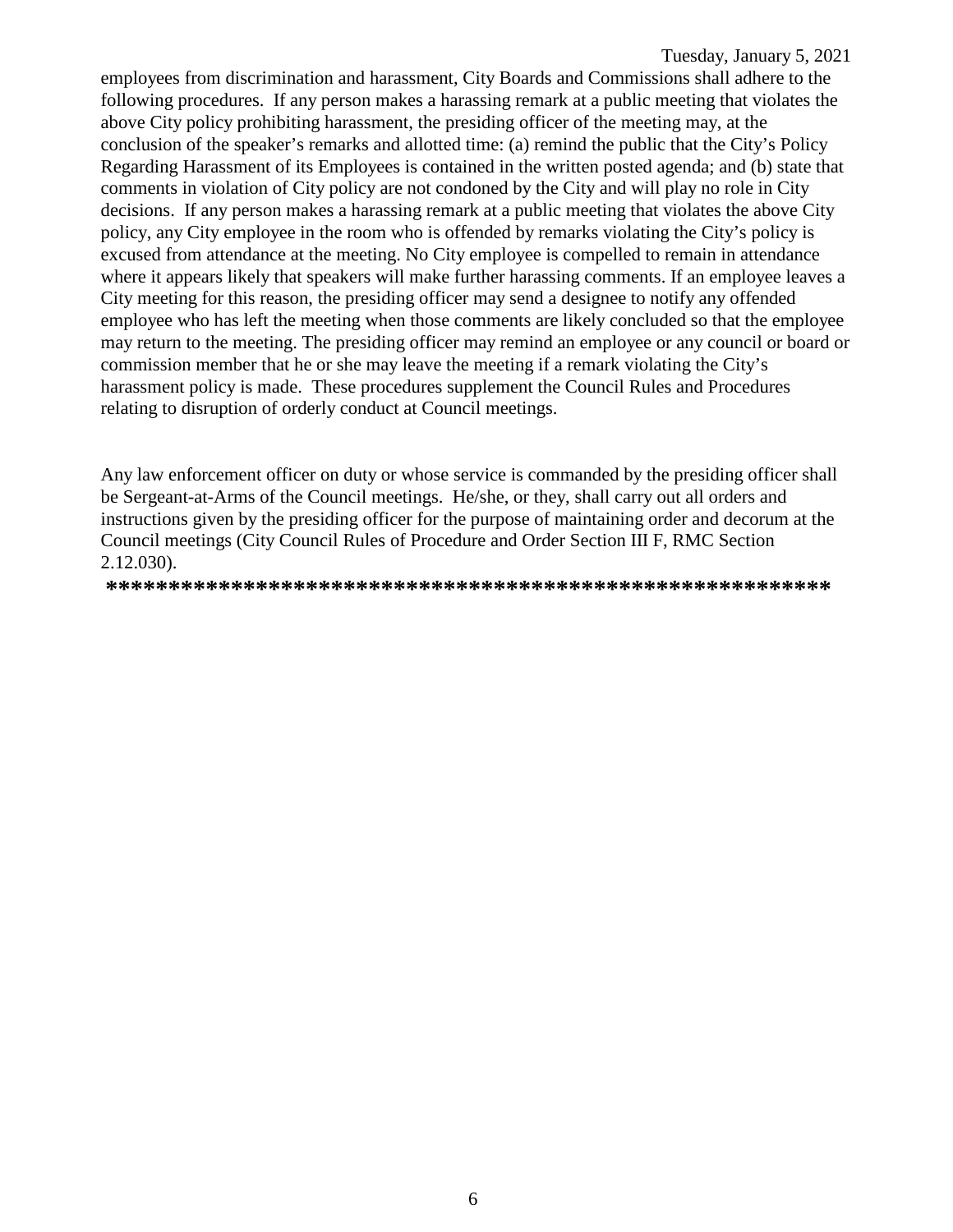## **OPEN SESSION TO HEAR PUBLIC COMMENT BEFORE CLOSED SESSION**

6:00 p.m.

### **A. ROLL CALL**

#### **B. PUBLIC COMMENT BEFORE CLOSED SESSION**

#### **C. ADJOURN TO CLOSED SESSION**

## **CLOSED SESSION**

Shimada Room of the Community Services Building

#### **CITY COUNCIL**

CONFERENCE WITH LABOR NEGOTIATORS (Government Code Section 54957.6):

Agency Representative: Mayor Tom Butt Unrepresented Employee: City Manager

PUBLIC EMPLOYEE PERFORMANCE EVALUATION (Government Code Section 54957):

Title: City Manager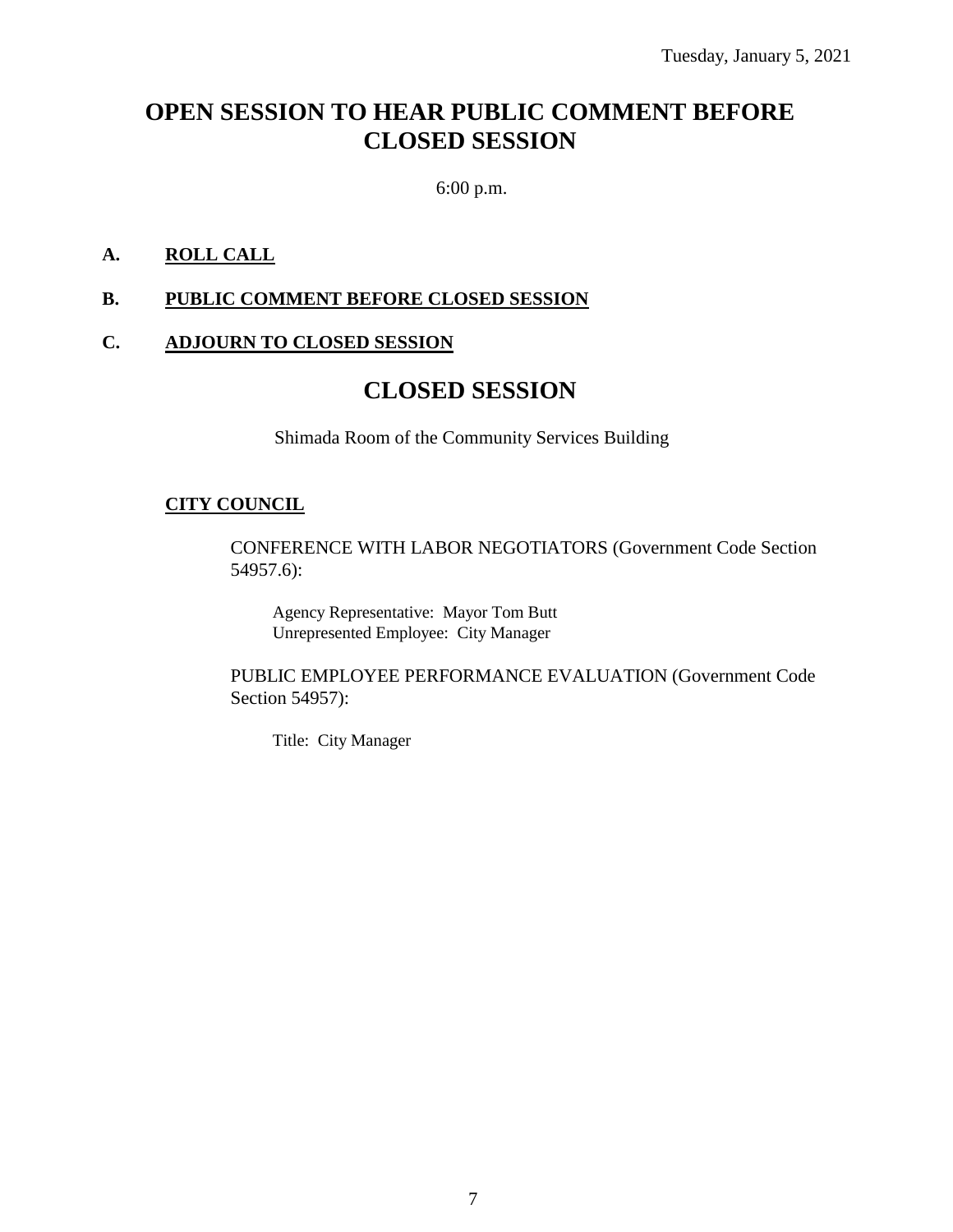## **REGULAR MEETING OF THE RICHMOND CITY COUNCIL**

6:30 p.m.

#### **A. ROLL CALL**

- **B. STATEMENT OF CONFLICT OF INTEREST**
- **C. AGENDA REVIEW**

#### **D. REPORT FROM THE CITY ATTORNEY OF FINAL DECISIONS MADE DURING CLOSED SESSION**

**E. REPORT FROM THE CITY MANAGER**

#### **F. OPEN FORUM FOR PUBLIC COMMENT**

#### **G. CITY COUNCIL CONSENT CALENDAR**

- **G-1.** APPROVE an appointment to the Rent Board: APPOINT Ayoka Medlock-Nurse, new appointment, seat #4, filing an unexpired term with an expiration date of March 21, 2021 - Office of the Mayor (Mayor Tom Butt 620-6502).
- **G-2.** APPROVE an appointment to the Design Review Board: APPOINT Michelle Hook, new appointment, seat #1, filing an unexpired term with an expiration date of March 17, 2021 - Office of the Mayor (Mayor Tom Butt 620-6502).
- **G-3.** APPROVE an appointment to the Planning Commission: APPOINT Jonathan Harrison, new appointment, seat #1, filing an unexpired term with an expiration date of June 30, 2022 - Office of the Mayor (Mayor Tom Butt 620-6502).
- **G-4.** AUTHORIZE the City Manager to approve an agreement with WR Forde Associates for a total not to exceed \$44,480 to provide utility modifications at the Point Potrero Marine Terminal - Port Department (Alan Wolken 307-8137).
- **G-5.** ADOPT a resolution approving replacing NRC Environmental Services Inc. for American/ATI, to provide as-needed decontamination services at various City facilities in an amount not to exceed \$300,000 for a three year term with a two year extension option - Public Works Department (Yader A. Bermudez 774- 6300).